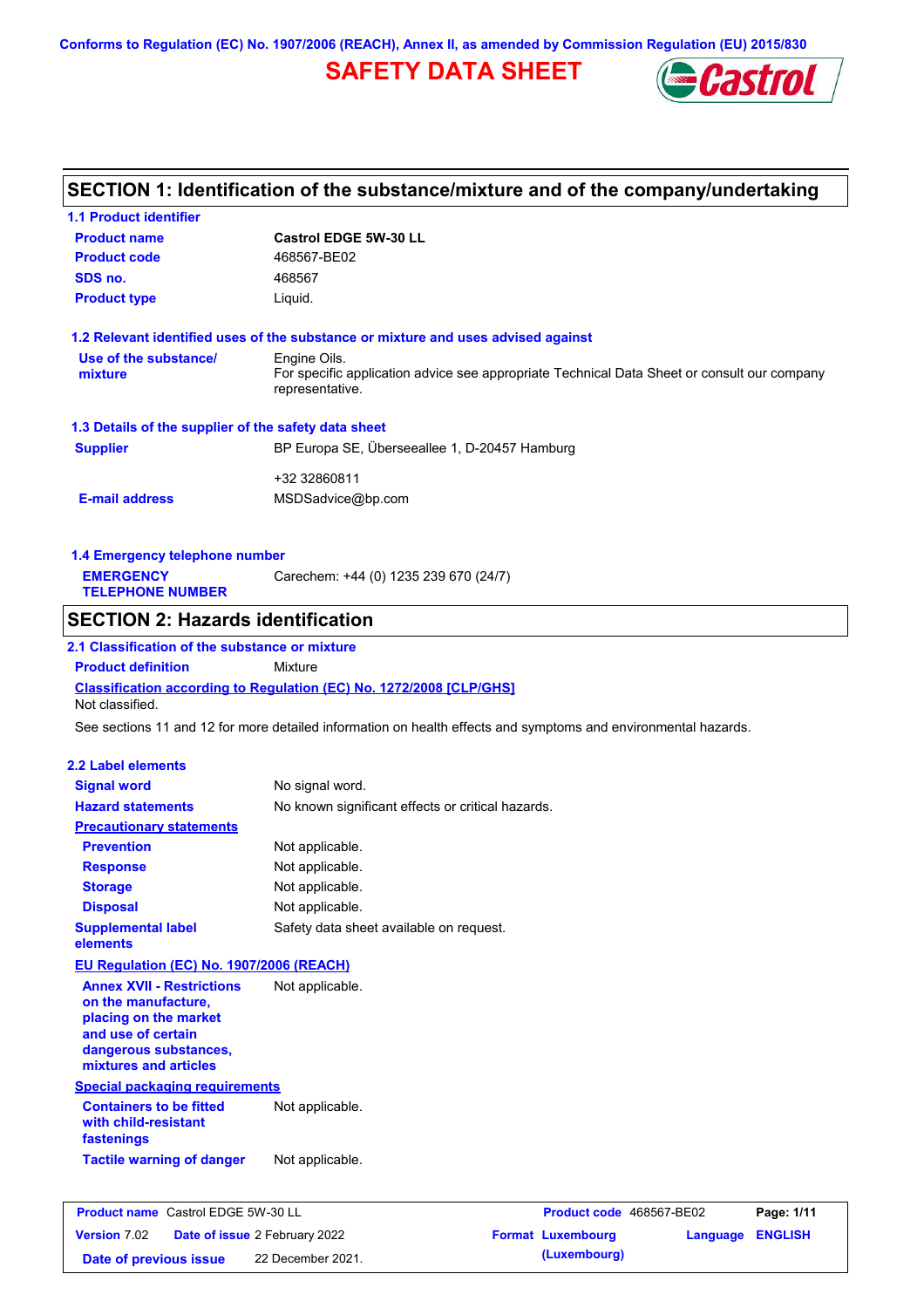## **SECTION 2: Hazards identification**

| 2.3 Other hazards                                                                                                        |                                                                                                                                                                                                                          |
|--------------------------------------------------------------------------------------------------------------------------|--------------------------------------------------------------------------------------------------------------------------------------------------------------------------------------------------------------------------|
| <b>Results of PBT and vPvB</b><br>assessment                                                                             | Product does not meet the criteria for PBT or vPvB according to Regulation (EC) No. 1907/2006.<br>Annex XIII.                                                                                                            |
| <b>Product meets the criteria</b><br>for PBT or vPvB according<br>to Regulation (EC) No.<br><b>1907/2006, Annex XIII</b> | This mixture does not contain any substances that are assessed to be a PBT or a vPvB.                                                                                                                                    |
| Other hazards which do<br>not result in classification                                                                   | Defatting to the skin.<br>USED ENGINE OILS<br>Used engine oil may contain hazardous components which have the potential to cause skin<br>cancer.<br>See Toxicological Information, section 11 of this Safety Data Sheet. |

# **SECTION 3: Composition/information on ingredients**

### **3.2 Mixtures**

#### Mixture **Product definition**

Highly refined base oil (IP 346 DMSO extract < 3%). Proprietary performance additives.

| <b>Product/ingredient</b><br>name                                                               | <b>Identifiers</b>                                                                               | $\frac{9}{6}$ | <b>Regulation (EC) No.</b><br>1272/2008 [CLP] | <b>Type</b> |
|-------------------------------------------------------------------------------------------------|--------------------------------------------------------------------------------------------------|---------------|-----------------------------------------------|-------------|
| Distillates (petroleum), hydrotreated<br>heavy paraffinic                                       | REACH #: 01-2119484627-25<br>EC: 265-157-1<br>CAS: 64742-54-7<br>Index: 649-467-00-8             | $≥25 - ≤50$   | Not classified.                               | [6]         |
| Distillates (petroleum), hydrotreated<br>heavy paraffinic                                       | REACH #: 01-2119484627-25<br>EC: 265-157-1<br>CAS: 64742-54-7<br>Index: 649-467-00-8             | ≥25 - ≤50     | Asp. Tox. 1, H304                             | $[1]$       |
| reaction mass of isomers of:<br>C7-9-alkyl 3-(3,5-di-tert-butyl-<br>4-hydroxyphenyl) propionate | REACH #: 01-0000015551-76 $\leq$ 5<br>$EC: 406-040-9$<br>CAS: 125643-61-0<br>Index: 607-530-00-7 |               | Aquatic Chronic 4, H413                       | $[1]$       |
| Benzene, ethenyl-, polymer with<br>1,3-butadiene, hydrogenated                                  | CAS: 66070-58-4                                                                                  | ≤3            | Aquatic Chronic 4, H413                       | $[1]$       |
| Distillates (petroleum), solvent-<br>dewaxed heavy paraffinic                                   | REACH #: 01-2119471299-27<br>EC: 265-169-7<br>CAS: 64742-65-0<br>Index: 649-474-00-6             | ו≥ ≤          | Asp. Tox. 1, H304                             | $[1]$       |

### **See Section 16 for the full text of the H statements declared above.**

### Type

[1] Substance classified with a health or environmental hazard

[2] Substance with a workplace exposure limit

[3] Substance meets the criteria for PBT according to Regulation (EC) No. 1907/2006, Annex XIII

[4] Substance meets the criteria for vPvB according to Regulation (EC) No. 1907/2006, Annex XIII

[5] Substance of equivalent concern

[6] Additional disclosure due to company policy

Occupational exposure limits, if available, are listed in Section 8.

### **SECTION 4: First aid measures**

#### Do not induce vomiting unless directed to do so by medical personnel. Get medical attention if symptoms occur. In case of contact, immediately flush eyes with plenty of water for at least 15 minutes. Eyelids should be held away from the eyeball to ensure thorough rinsing. Check for and remove any contact lenses. Get medical attention. **4.1 Description of first aid measures** If inhaled, remove to fresh air. In case of inhalation of decomposition products in a fire, symptoms may be delayed. The exposed person may need to be kept under medical surveillance for 48 hours. Get medical attention if symptoms occur. **Ingestion Inhalation Eye contact Protection of first-aiders** No action shall be taken involving any personal risk or without suitable training. **Skin contact** Wash skin thoroughly with soap and water or use recognised skin cleanser. Remove contaminated clothing and shoes. Wash clothing before reuse. Clean shoes thoroughly before reuse. Get medical attention if irritation develops.

| <b>Product name</b> Castrol EDGE 5W-30 LL |                                      | <b>Product code</b> 468567-BE02 |                         | Page: 2/11 |
|-------------------------------------------|--------------------------------------|---------------------------------|-------------------------|------------|
| <b>Version 7.02</b>                       | <b>Date of issue 2 February 2022</b> | <b>Format Luxembourg</b>        | <b>Language ENGLISH</b> |            |
| Date of previous issue                    | 22 December 2021.                    | (Luxembourg)                    |                         |            |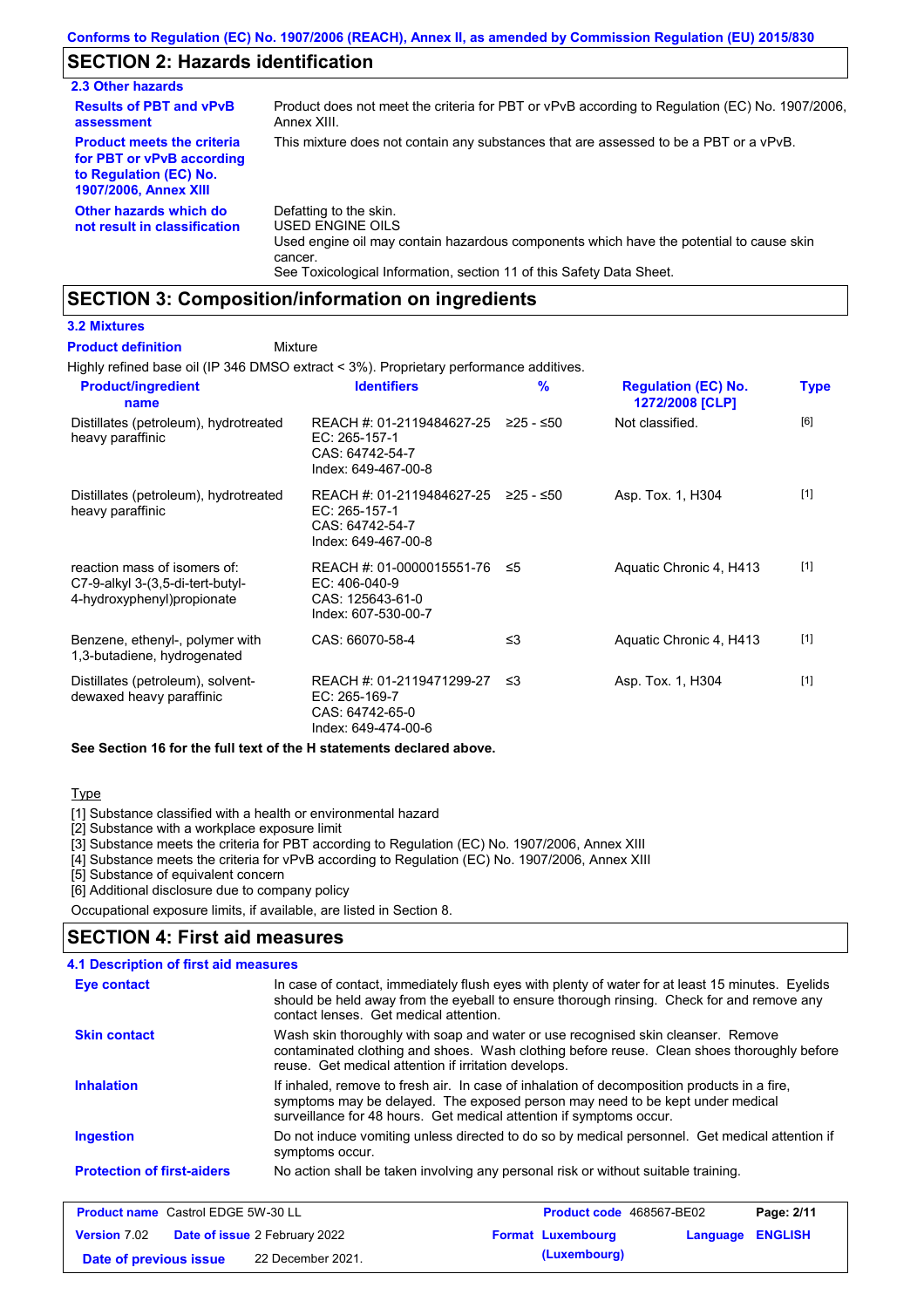# **SECTION 4: First aid measures**

#### **4.2 Most important symptoms and effects, both acute and delayed**

See Section 11 for more detailed information on health effects and symptoms.

| <b>Inhalation</b>   | <b>Potential acute health effects</b><br>Exposure to decomposition products may cause a health hazard. Serious effects may be<br>delayed following exposure. |
|---------------------|--------------------------------------------------------------------------------------------------------------------------------------------------------------|
| <b>Ingestion</b>    | No known significant effects or critical hazards.                                                                                                            |
| <b>Skin contact</b> | Defatting to the skin. May cause skin dryness and irritation.                                                                                                |
| Eye contact         | No known significant effects or critical hazards.                                                                                                            |
|                     | Delayed and immediate effects as well as chronic effects from short and long-term exposure                                                                   |
| <b>Inhalation</b>   | Overexposure to the inhalation of airborne droplets or aerosols may cause irritation of the<br>respiratory tract.                                            |
|                     | Ingestion of large quantities may cause nausea and diarrhoea.                                                                                                |
| <b>Ingestion</b>    |                                                                                                                                                              |
| <b>Skin contact</b> | Prolonged or repeated contact can defat the skin and lead to irritation and/or dermatitis.                                                                   |

**Notes to physician** Treatment should in general be symptomatic and directed to relieving any effects. In case of inhalation of decomposition products in a fire, symptoms may be delayed. The exposed person may need to be kept under medical surveillance for 48 hours.

### **SECTION 5: Firefighting measures**

| 5.1 Extinguishing media                                   |                                                                                                                                                                                                                                                                                                                                                                   |  |
|-----------------------------------------------------------|-------------------------------------------------------------------------------------------------------------------------------------------------------------------------------------------------------------------------------------------------------------------------------------------------------------------------------------------------------------------|--|
| <b>Suitable extinguishing</b><br>media                    | In case of fire, use foam, dry chemical or carbon dioxide extinguisher or spray.                                                                                                                                                                                                                                                                                  |  |
| <b>Unsuitable extinguishing</b><br>media                  | Do not use water jet. The use of a water jet may cause the fire to spread by splashing the<br>burning product.                                                                                                                                                                                                                                                    |  |
| 5.2 Special hazards arising from the substance or mixture |                                                                                                                                                                                                                                                                                                                                                                   |  |
| <b>Hazards from the</b><br>substance or mixture           | In a fire or if heated, a pressure increase will occur and the container may burst.                                                                                                                                                                                                                                                                               |  |
| <b>Hazardous combustion</b><br>products                   | Combustion products may include the following:<br>carbon oxides $(CO, CO2)$ (carbon monoxide, carbon dioxide)<br>nitrogen oxides (NO, NO <sub>2</sub> etc.)                                                                                                                                                                                                       |  |
| 5.3 Advice for firefighters                               |                                                                                                                                                                                                                                                                                                                                                                   |  |
| <b>Special precautions for</b><br>fire-fighters           | No action shall be taken involving any personal risk or without suitable training. Promptly<br>isolate the scene by removing all persons from the vicinity of the incident if there is a fire.                                                                                                                                                                    |  |
| <b>Special protective</b><br>equipment for fire-fighters  | Fire-fighters should wear appropriate protective equipment and self-contained breathing<br>apparatus (SCBA) with a full face-piece operated in positive pressure mode. Clothing for fire-<br>fighters (including helmets, protective boots and gloves) conforming to European standard EN<br>469 will provide a basic level of protection for chemical incidents. |  |

### **SECTION 6: Accidental release measures**

|                                                                 | 6.1 Personal precautions, protective equipment and emergency procedures                                                                                                                                                                                                                                                             |
|-----------------------------------------------------------------|-------------------------------------------------------------------------------------------------------------------------------------------------------------------------------------------------------------------------------------------------------------------------------------------------------------------------------------|
| For non-emergency<br>personnel                                  | No action shall be taken involving any personal risk or without suitable training. Evacuate<br>surrounding areas. Keep unnecessary and unprotected personnel from entering. Do not touch<br>or walk through spilt material. Floors may be slippery; use care to avoid falling. Put on<br>appropriate personal protective equipment. |
| For emergency responders                                        | If specialised clothing is required to deal with the spillage, take note of any information in<br>Section 8 on suitable and unsuitable materials. See also the information in "For non-<br>emergency personnel".                                                                                                                    |
| <b>6.2 Environmental</b><br>precautions                         | Avoid dispersal of spilt material and runoff and contact with soil, waterways, drains and sewers.<br>Inform the relevant authorities if the product has caused environmental pollution (sewers,<br>waterways, soil or air).                                                                                                         |
| . A A Madhaala amal madambal fan aandelmingend amal alaanbam (m |                                                                                                                                                                                                                                                                                                                                     |

### **6.3 Methods and material for containment and cleaning up**

| <b>Small spill</b> |  |
|--------------------|--|
|                    |  |

Stop leak if without risk. Move containers from spill area. Absorb with an inert material and place in an appropriate waste disposal container. Dispose of via a licensed waste disposal contractor.

| <b>Product name</b> Castrol EDGE 5W-30 LL |                                      | <b>Product code</b> 468567-BE02 |                  | Page: 3/11 |
|-------------------------------------------|--------------------------------------|---------------------------------|------------------|------------|
| <b>Version 7.02</b>                       | <b>Date of issue 2 February 2022</b> | <b>Format Luxembourg</b>        | Language ENGLISH |            |
| Date of previous issue                    | 22 December 2021.                    | (Luxembourg)                    |                  |            |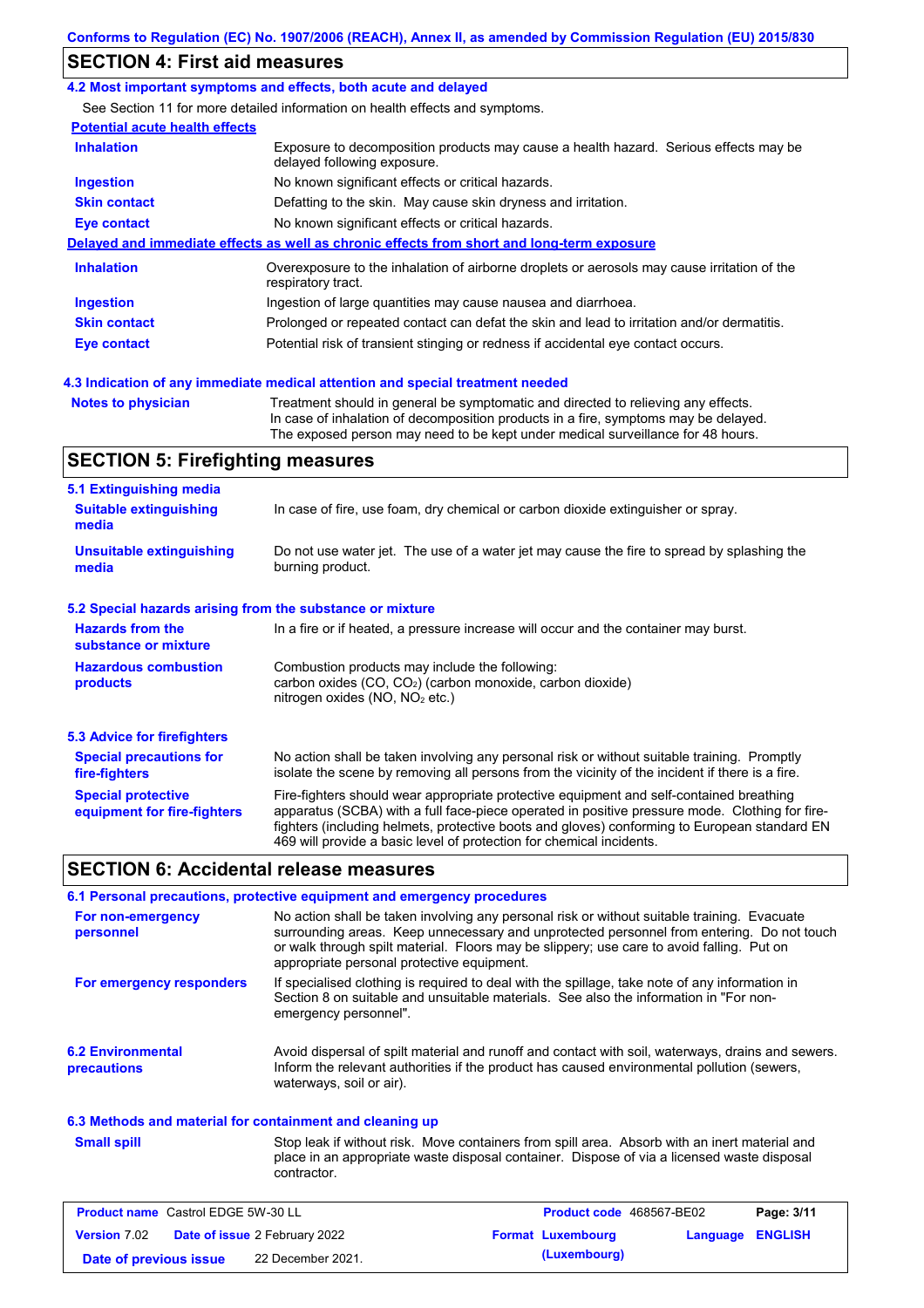# **SECTION 6: Accidental release measures**

| Large spill                               | Stop leak if without risk. Move containers from spill area. Prevent entry into sewers, water<br>courses, basements or confined areas. Contain and collect spillage with non-combustible,<br>absorbent material e.g. sand, earth, vermiculite or diatomaceous earth and place in container<br>for disposal according to local regulations. Dispose of via a licensed waste disposal contractor. |
|-------------------------------------------|------------------------------------------------------------------------------------------------------------------------------------------------------------------------------------------------------------------------------------------------------------------------------------------------------------------------------------------------------------------------------------------------|
| 6.4 Reference to other<br><b>sections</b> | See Section 1 for emergency contact information.<br>See Section 5 for firefighting measures.<br>See Section 8 for information on appropriate personal protective equipment.<br>See Section 12 for environmental precautions.<br>See Section 13 for additional waste treatment information.                                                                                                     |

## **SECTION 7: Handling and storage**

| 7.1 Precautions for safe handling                                             |                                                                                                                                                                                                                                                                                                                                                                                                                                                                                          |
|-------------------------------------------------------------------------------|------------------------------------------------------------------------------------------------------------------------------------------------------------------------------------------------------------------------------------------------------------------------------------------------------------------------------------------------------------------------------------------------------------------------------------------------------------------------------------------|
| <b>Protective measures</b>                                                    | Put on appropriate personal protective equipment.                                                                                                                                                                                                                                                                                                                                                                                                                                        |
| <b>Advice on general</b><br>occupational hygiene                              | Eating, drinking and smoking should be prohibited in areas where this material is handled,<br>stored and processed. Wash thoroughly after handling. Remove contaminated clothing and<br>protective equipment before entering eating areas. See also Section 8 for additional<br>information on hygiene measures.                                                                                                                                                                         |
| <b>7.2 Conditions for safe</b><br>storage, including any<br>incompatibilities | Store in accordance with local regulations. Store in a dry, cool and well-ventilated area, away<br>from incompatible materials (see Section 10). Keep away from heat and direct sunlight. Keep<br>container tightly closed and sealed until ready for use. Containers that have been opened must<br>be carefully resealed and kept upright to prevent leakage. Store and use only in equipment/<br>containers designed for use with this product. Do not store in unlabelled containers. |
| <b>Not suitable</b>                                                           | Prolonged exposure to elevated temperature.                                                                                                                                                                                                                                                                                                                                                                                                                                              |
| 7.3 Specific end use(s)                                                       |                                                                                                                                                                                                                                                                                                                                                                                                                                                                                          |
| <b>Recommendations</b>                                                        | See section 1.2 and Exposure scenarios in annex, if applicable.                                                                                                                                                                                                                                                                                                                                                                                                                          |

### **SECTION 8: Exposure controls/personal protection**

### **8.1 Control parameters**

**Occupational exposure limits**

**Product/ingredient name Exposure limit values**

No exposure limit value known.

Whilst specific OELs for certain components may be shown in this section, other components may be present in any mist, vapour or dust produced. Therefore, the specific OELs may not be applicable to the product as a whole and are provided for guidance only.

| <b>Recommended monitoring</b><br>procedures                    | If this product contains ingredients with exposure limits, personal, workplace atmosphere or<br>biological monitoring may be required to determine the effectiveness of the ventilation or other<br>control measures and/or the necessity to use respiratory protective equipment. Reference<br>should be made to monitoring standards, such as the following: European Standard EN 689<br>(Workplace atmospheres - Guidance for the assessment of exposure by inhalation to chemical<br>agents for comparison with limit values and measurement strategy) European Standard EN<br>14042 (Workplace atmospheres - Guide for the application and use of procedures for the<br>assessment of exposure to chemical and biological agents) European Standard EN 482<br>(Workplace atmospheres - General requirements for the performance of procedures for the<br>measurement of chemical agents) Reference to national quidance documents for methods for<br>the determination of hazardous substances will also be required. |
|----------------------------------------------------------------|----------------------------------------------------------------------------------------------------------------------------------------------------------------------------------------------------------------------------------------------------------------------------------------------------------------------------------------------------------------------------------------------------------------------------------------------------------------------------------------------------------------------------------------------------------------------------------------------------------------------------------------------------------------------------------------------------------------------------------------------------------------------------------------------------------------------------------------------------------------------------------------------------------------------------------------------------------------------------------------------------------------------------|
| <b>Derived No Effect Level</b>                                 |                                                                                                                                                                                                                                                                                                                                                                                                                                                                                                                                                                                                                                                                                                                                                                                                                                                                                                                                                                                                                            |
| No DNELs/DMELs available.                                      |                                                                                                                                                                                                                                                                                                                                                                                                                                                                                                                                                                                                                                                                                                                                                                                                                                                                                                                                                                                                                            |
| <b>Predicted No Effect Concentration</b><br>No PNECs available |                                                                                                                                                                                                                                                                                                                                                                                                                                                                                                                                                                                                                                                                                                                                                                                                                                                                                                                                                                                                                            |

### **8.2 Exposure controls**

**Appropriate engineering controls** Provide exhaust ventilation or other engineering controls to keep the relevant airborne concentrations below their respective occupational exposure limits. All activities involving chemicals should be assessed for their risks to health, to ensure exposures are adequately controlled. Personal protective equipment should only be considered after other forms of control measures (e.g. engineering controls) have been suitably evaluated. Personal protective equipment should conform to appropriate standards, be suitable for use, be kept in good condition and properly maintained. Your supplier of personal protective equipment should be consulted for advice on selection and appropriate standards. For further information contact your national organisation for standards.

| <b>Product name</b> Castrol EDGE 5W-30 LL |                                                   | <b>Product code</b> 468567-BE02 |                  | Page: 4/11 |
|-------------------------------------------|---------------------------------------------------|---------------------------------|------------------|------------|
|                                           | <b>Version 7.02 Date of issue 2 February 2022</b> | <b>Format Luxembourg</b>        | Language ENGLISH |            |
| Date of previous issue                    | 22 December 2021.                                 | (Luxembourg)                    |                  |            |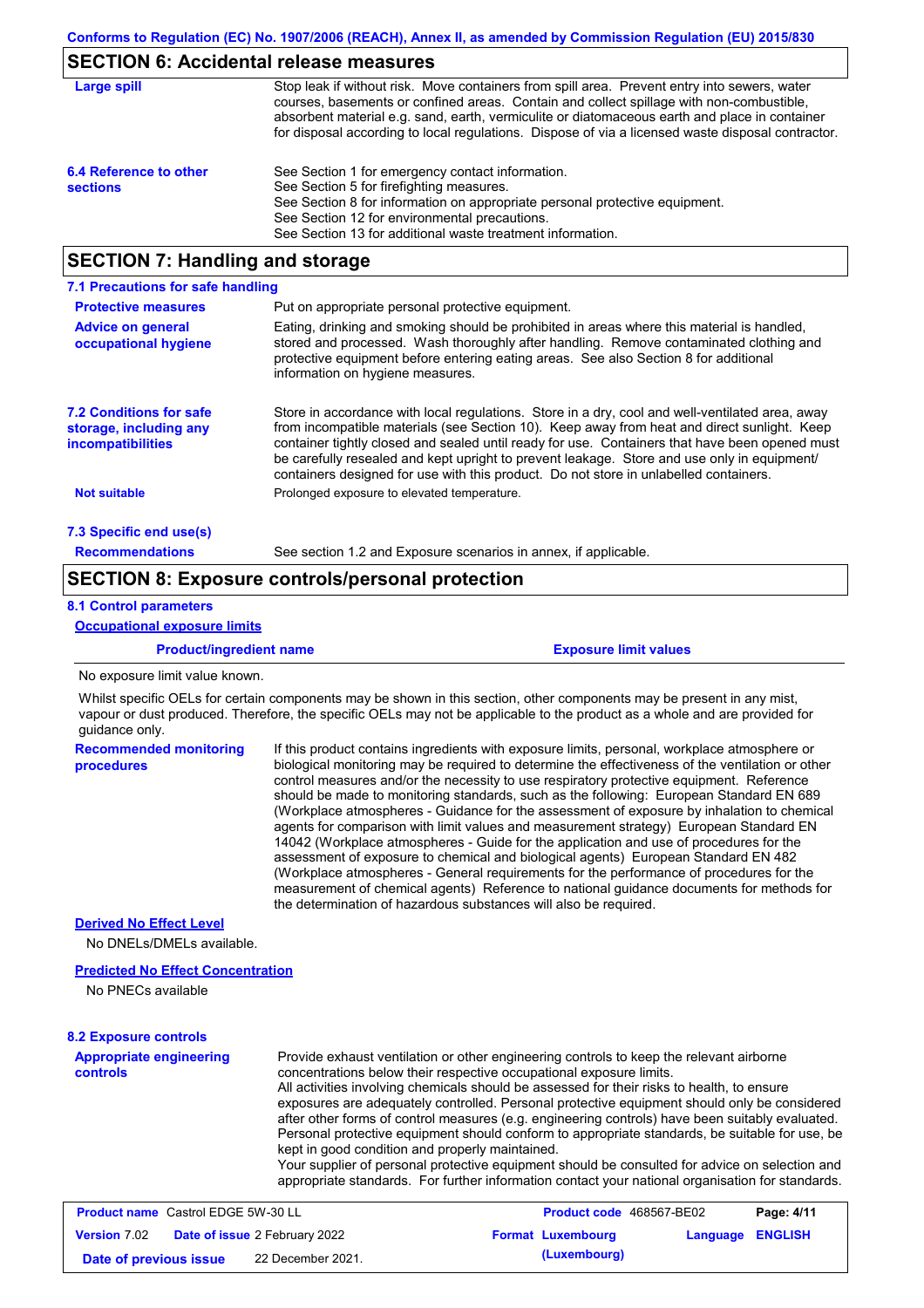# **SECTION 8: Exposure controls/personal protection**

The final choice of protective equipment will depend upon a risk assessment. It is important to ensure that all items of personal protective equipment are compatible.

| <b>Individual protection measures</b> |                                                                                                                                                                                                                                                                                                                                                                                                                                                                                                                                                                                                                                                   |
|---------------------------------------|---------------------------------------------------------------------------------------------------------------------------------------------------------------------------------------------------------------------------------------------------------------------------------------------------------------------------------------------------------------------------------------------------------------------------------------------------------------------------------------------------------------------------------------------------------------------------------------------------------------------------------------------------|
| <b>Hygiene measures</b>               | Wash hands, forearms and face thoroughly after handling chemical products, before eating,<br>smoking and using the lavatory and at the end of the working period. Ensure that eyewash<br>stations and safety showers are close to the workstation location.                                                                                                                                                                                                                                                                                                                                                                                       |
| <b>Respiratory protection</b>         | In case of insufficient ventilation, wear suitable respiratory equipment.<br>The correct choice of respiratory protection depends upon the chemicals being handled, the<br>conditions of work and use, and the condition of the respiratory equipment. Safety procedures<br>should be developed for each intended application. Respiratory protection equipment should<br>therefore be chosen in consultation with the supplier/manufacturer and with a full assessment<br>of the working conditions.                                                                                                                                             |
| <b>Eye/face protection</b>            | Safety glasses with side shields.                                                                                                                                                                                                                                                                                                                                                                                                                                                                                                                                                                                                                 |
| <b>Skin protection</b>                |                                                                                                                                                                                                                                                                                                                                                                                                                                                                                                                                                                                                                                                   |
| <b>Hand protection</b>                | <b>General Information:</b>                                                                                                                                                                                                                                                                                                                                                                                                                                                                                                                                                                                                                       |
|                                       | Because specific work environments and material handling practices vary, safety procedures<br>should be developed for each intended application. The correct choice of protective gloves<br>depends upon the chemicals being handled, and the conditions of work and use. Most gloves<br>provide protection for only a limited time before they must be discarded and replaced (even the<br>best chemically resistant gloves will break down after repeated chemical exposures).                                                                                                                                                                  |
|                                       | Gloves should be chosen in consultation with the supplier / manufacturer and taking account of<br>a full assessment of the working conditions.                                                                                                                                                                                                                                                                                                                                                                                                                                                                                                    |
|                                       | Recommended: Nitrile gloves.<br><b>Breakthrough time:</b>                                                                                                                                                                                                                                                                                                                                                                                                                                                                                                                                                                                         |
|                                       | Breakthrough time data are generated by glove manufacturers under laboratory test conditions<br>and represent how long a glove can be expected to provide effective permeation resistance. It<br>is important when following breakthrough time recommendations that actual workplace<br>conditions are taken into account. Always consult with your glove supplier for up-to-date<br>technical information on breakthrough times for the recommended glove type.<br>Our recommendations on the selection of gloves are as follows:                                                                                                                |
|                                       | Continuous contact:                                                                                                                                                                                                                                                                                                                                                                                                                                                                                                                                                                                                                               |
|                                       | Gloves with a minimum breakthrough time of 240 minutes, or >480 minutes if suitable gloves<br>can be obtained.<br>If suitable gloves are not available to offer that level of protection, gloves with shorter<br>breakthrough times may be acceptable as long as appropriate glove maintenance and<br>replacement regimes are determined and adhered to.                                                                                                                                                                                                                                                                                          |
|                                       | Short-term / splash protection:                                                                                                                                                                                                                                                                                                                                                                                                                                                                                                                                                                                                                   |
|                                       | Recommended breakthrough times as above.<br>It is recognised that for short-term, transient exposures, gloves with shorter breakthrough times<br>may commonly be used. Therefore, appropriate maintenance and replacement regimes must<br>be determined and rigorously followed.                                                                                                                                                                                                                                                                                                                                                                  |
|                                       | <b>Glove Thickness:</b>                                                                                                                                                                                                                                                                                                                                                                                                                                                                                                                                                                                                                           |
|                                       | For general applications, we recommend gloves with a thickness typically greater than 0.35 mm.                                                                                                                                                                                                                                                                                                                                                                                                                                                                                                                                                    |
|                                       | It should be emphasised that glove thickness is not necessarily a good predictor of glove<br>resistance to a specific chemical, as the permeation efficiency of the glove will be dependent<br>on the exact composition of the glove material. Therefore, glove selection should also be based<br>on consideration of the task requirements and knowledge of breakthrough times.<br>Glove thickness may also vary depending on the glove manufacturer, the glove type and the<br>glove model. Therefore, the manufacturers' technical data should always be taken into account<br>to ensure selection of the most appropriate glove for the task. |
|                                       | Note: Depending on the activity being conducted, gloves of varying thickness may be required<br>for specific tasks. For example:                                                                                                                                                                                                                                                                                                                                                                                                                                                                                                                  |
|                                       | • Thinner gloves (down to 0.1 mm or less) may be required where a high degree of manual<br>dexterity is needed. However, these gloves are only likely to give short duration protection and<br>would normally be just for single use applications, then disposed of.                                                                                                                                                                                                                                                                                                                                                                              |
|                                       | • Thicker gloves (up to 3 mm or more) may be required where there is a mechanical (as well                                                                                                                                                                                                                                                                                                                                                                                                                                                                                                                                                        |

| <b>Product name</b> Castrol EDGE 5W-30 LL |  |                                      | <b>Product code</b> 468567-BE02 |                         | Page: 5/11 |
|-------------------------------------------|--|--------------------------------------|---------------------------------|-------------------------|------------|
| <b>Version</b> 7.02                       |  | <b>Date of issue</b> 2 February 2022 | <b>Format Luxembourg</b>        | <b>Language ENGLISH</b> |            |
| Date of previous issue                    |  | 22 December 2021.                    | (Luxembourg)                    |                         |            |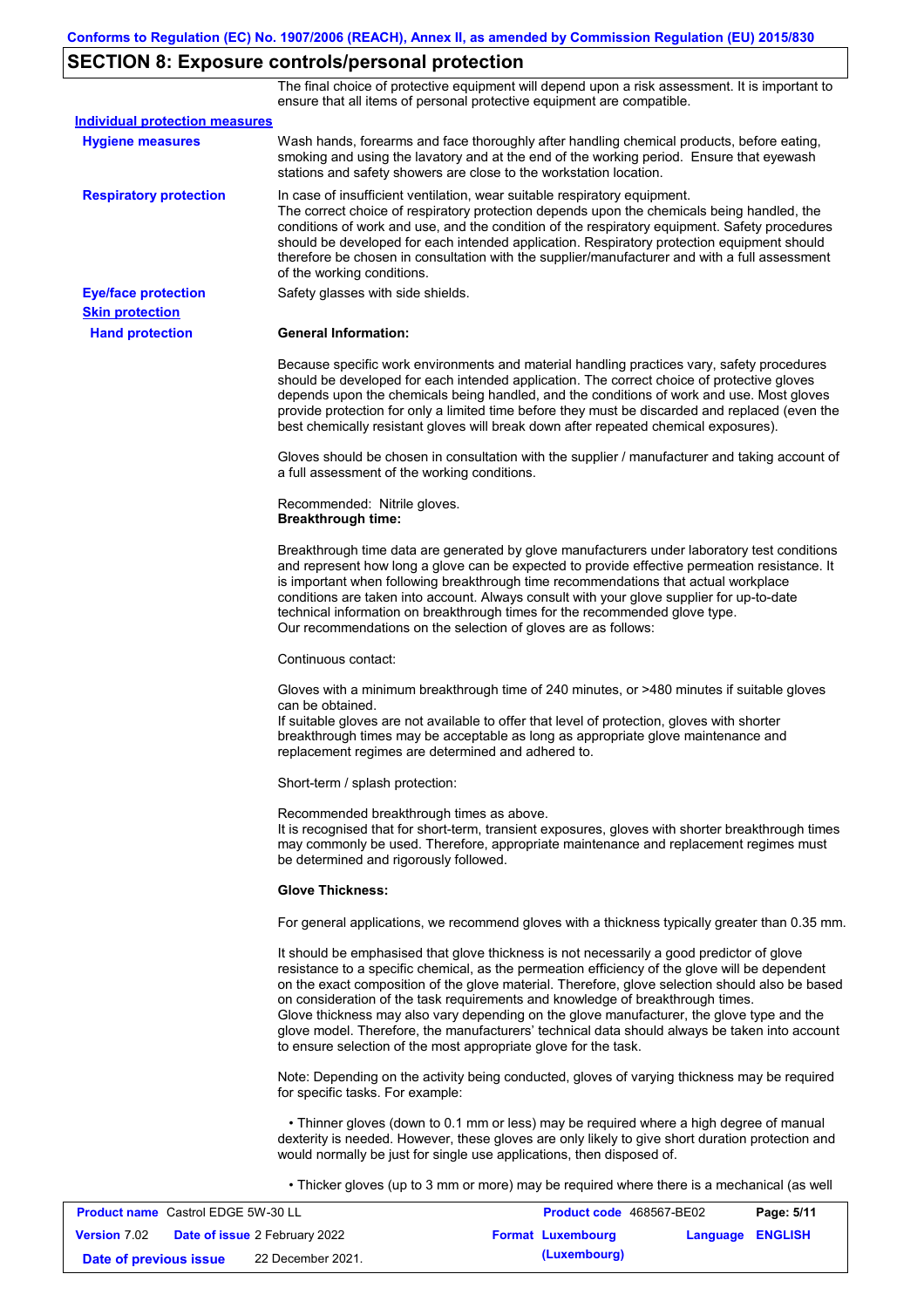# **SECTION 8: Exposure controls/personal protection**

as a chemical) risk i.e. where there is abrasion or puncture potential.

| <b>Skin and body</b>                             | Use of protective clothing is good industrial practice.<br>Personal protective equipment for the body should be selected based on the task being<br>performed and the risks involved and should be approved by a specialist before handling this<br>product.<br>Cotton or polyester/cotton overalls will only provide protection against light superficial<br>contamination that will not soak through to the skin. Overalls should be laundered on a regular<br>basis. When the risk of skin exposure is high (e.g. when cleaning up spillages or if there is a<br>risk of splashing) then chemical resistant aprons and/or impervious chemical suits and boots<br>will be required. |
|--------------------------------------------------|---------------------------------------------------------------------------------------------------------------------------------------------------------------------------------------------------------------------------------------------------------------------------------------------------------------------------------------------------------------------------------------------------------------------------------------------------------------------------------------------------------------------------------------------------------------------------------------------------------------------------------------------------------------------------------------|
| <b>Refer to standards:</b>                       | Respiratory protection: EN 529<br>Gloves: EN 420, EN 374<br>Eye protection: EN 166<br>Filtering half-mask: EN 149<br>Filtering half-mask with valve: EN 405<br>Half-mask: EN 140 plus filter<br>Full-face mask: EN 136 plus filter<br>Particulate filters: EN 143<br>Gas/combined filters: EN 14387                                                                                                                                                                                                                                                                                                                                                                                   |
| <b>Environmental exposure</b><br><b>controls</b> | Emissions from ventilation or work process equipment should be checked to ensure they<br>comply with the requirements of environmental protection legislation. In some cases, fume<br>scrubbers, filters or engineering modifications to the process equipment will be necessary to<br>reduce emissions to acceptable levels.                                                                                                                                                                                                                                                                                                                                                         |

# **SECTION 9: Physical and chemical properties**

The conditions of measurement of all properties are at standard temperature and pressure unless otherwise indicated.

### **9.1 Information on basic physical and chemical properties**

| <b>Appearance</b>                               |                                              |
|-------------------------------------------------|----------------------------------------------|
| <b>Physical state</b>                           | Liguid.                                      |
| <b>Colour</b>                                   | Amber. [Light]                               |
| <b>Odour</b>                                    | Not available.                               |
| <b>Odour threshold</b>                          | Not available.                               |
| pH                                              | Not applicable.                              |
| <b>Melting point/freezing point</b>             | Not available.                               |
| Initial boiling point and boiling               | Not available.                               |
| range                                           |                                              |
| <b>Pour point</b>                               | -45 $^{\circ}$ C                             |
| <b>Flash point</b>                              | Closed cup: 197°C (386.6°F) [Pensky-Martens] |
| <b>Evaporation rate</b>                         | Not available.                               |
| <b>Flammability (solid, gas)</b>                | Not available.                               |
| Upper/lower flammability or<br>explosive limits | Not available.                               |
| <b>Vapour pressure</b>                          | Not available.                               |

|                         |                                                                         | Vapour Pressure at 20°C |         |                    | Vapour pressure at 50°C |            |               |
|-------------------------|-------------------------------------------------------------------------|-------------------------|---------|--------------------|-------------------------|------------|---------------|
|                         | <b>Ingredient name</b>                                                  | mm Hg kPa               |         | <b>Method</b>      | mm<br>Hg                | <b>kPa</b> | <b>Method</b> |
|                         | Distillates (petroleum),<br>hydrotreated heavy<br>paraffinic            | < 0.08                  | < 0.011 | <b>ASTM D 5191</b> |                         |            |               |
|                         | Distillates (petroleum),<br>hydrotreated heavy<br>paraffinic            | < 0.08                  | < 0.011 | <b>ASTM D 5191</b> |                         |            |               |
|                         | Distillates (petroleum),<br>solvent-dewaxed<br>heavy paraffinic         | < 0.08                  | < 0.011 | <b>ASTM D 5191</b> |                         |            |               |
| <b>Vapour density</b>   | Not available.                                                          |                         |         |                    |                         |            |               |
| <b>Relative density</b> | Not available.                                                          |                         |         |                    |                         |            |               |
| <b>Density</b>          | $<$ 1000 kg/m <sup>3</sup> (<1 g/cm <sup>3</sup> ) at 15 <sup>°</sup> C |                         |         |                    |                         |            |               |
| <b>Solubility(ies)</b>  | insoluble in water.                                                     |                         |         |                    |                         |            |               |

|                        | <b>Product name</b> Castrol EDGE 5W-30 LL<br><b>Product code</b> 468567-BE02 | Page: 6/11              |
|------------------------|------------------------------------------------------------------------------|-------------------------|
| <b>Version 7.02</b>    | <b>Date of issue 2 February 2022</b><br><b>Format Luxembourg</b>             | <b>Language ENGLISH</b> |
| Date of previous issue | (Luxembourg)<br>22 December 2021.                                            |                         |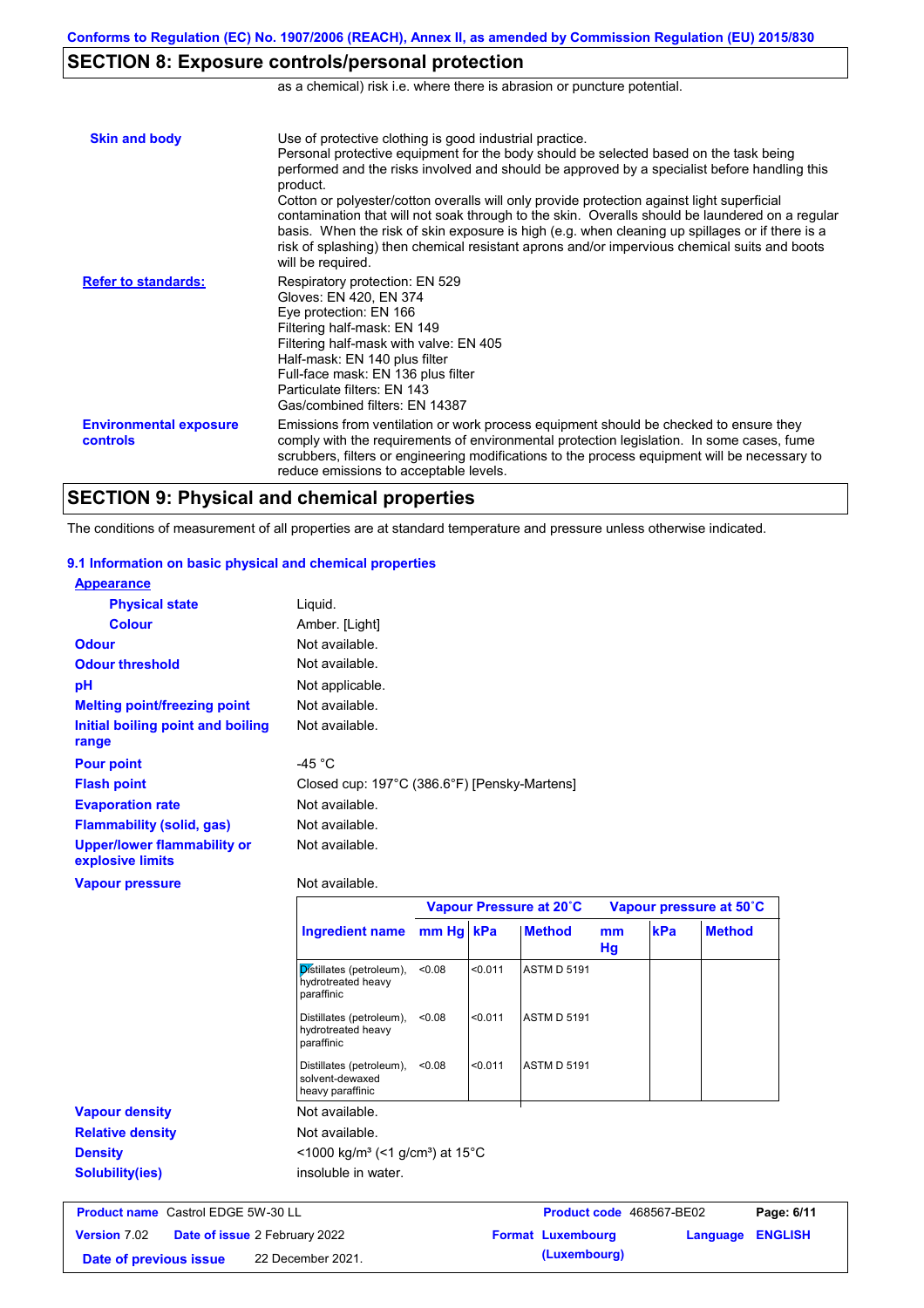# **SECTION 9: Physical and chemical properties**

| <b>Partition coefficient: n-octanol/</b><br>water | Not applicable.                                                                                                                                                |     |     |               |  |
|---------------------------------------------------|----------------------------------------------------------------------------------------------------------------------------------------------------------------|-----|-----|---------------|--|
| <b>Auto-ignition temperature</b>                  | <b>Ingredient name</b>                                                                                                                                         | °C  | °F  | <b>Method</b> |  |
|                                                   | reaction mass of isomers of:<br>C7-9-alkyl 3-(3,5-di-tert-butyl-<br>4-hydroxyphenyl) propionate                                                                | 365 | 689 |               |  |
| <b>Decomposition temperature</b>                  | Not available.                                                                                                                                                 |     |     |               |  |
| <b>Viscosity</b>                                  | Kinematic: 65 to 71 mm <sup>2</sup> /s (65 to 71 cSt) at $40^{\circ}$ C<br>Kinematic: 11.5 to 12.3 mm <sup>2</sup> /s (11.5 to 12.3 cSt) at 100 <sup>°</sup> C |     |     |               |  |
| <b>Explosive properties</b>                       | Not available.                                                                                                                                                 |     |     |               |  |
| <b>Oxidising properties</b>                       | Not available.                                                                                                                                                 |     |     |               |  |
| <b>Particle characteristics</b>                   |                                                                                                                                                                |     |     |               |  |
| <b>Median particle size</b>                       | Not applicable.                                                                                                                                                |     |     |               |  |
| 9.2 Other information                             |                                                                                                                                                                |     |     |               |  |
| No additional information.                        |                                                                                                                                                                |     |     |               |  |

# **SECTION 10: Stability and reactivity**

| <b>SECTION 11: Toxicological information</b>      |                                                                                                                                                                         |  |  |  |
|---------------------------------------------------|-------------------------------------------------------------------------------------------------------------------------------------------------------------------------|--|--|--|
| <b>10.6 Hazardous</b><br>decomposition products   | Under normal conditions of storage and use, hazardous decomposition products should not be<br>produced.                                                                 |  |  |  |
| 10.5 Incompatible materials                       | Reactive or incompatible with the following materials: oxidising materials.                                                                                             |  |  |  |
| <b>10.4 Conditions to avoid</b>                   | Avoid all possible sources of ignition (spark or flame).                                                                                                                |  |  |  |
| <b>10.3 Possibility of</b><br>hazardous reactions | Under normal conditions of storage and use, hazardous reactions will not occur.<br>Under normal conditions of storage and use, hazardous polymerisation will not occur. |  |  |  |
| <b>10.2 Chemical stability</b>                    | The product is stable.                                                                                                                                                  |  |  |  |
| <b>10.1 Reactivity</b>                            | No specific test data available for this product. Refer to Conditions to avoid and Incompatible<br>materials for additional information.                                |  |  |  |

# **SECTION 11: Toxicological information**

| 11.1 Information on toxicological effects          |                                                                                                                     |
|----------------------------------------------------|---------------------------------------------------------------------------------------------------------------------|
| <b>Acute toxicity estimates</b>                    |                                                                                                                     |
| Not available.                                     |                                                                                                                     |
| <b>Information on likely</b><br>routes of exposure | Routes of entry anticipated: Dermal, Inhalation.                                                                    |
| <b>Potential acute health effects</b>              |                                                                                                                     |
| <b>Inhalation</b>                                  | Exposure to decomposition products may cause a health hazard. Serious effects may be<br>delayed following exposure. |
| <b>Ingestion</b>                                   | No known significant effects or critical hazards.                                                                   |
| <b>Skin contact</b>                                | Defatting to the skin. May cause skin dryness and irritation.                                                       |
| <b>Eye contact</b>                                 | No known significant effects or critical hazards.                                                                   |
|                                                    | Symptoms related to the physical, chemical and toxicological characteristics                                        |
| <b>Inhalation</b>                                  | No specific data.                                                                                                   |
| <b>Ingestion</b>                                   | No specific data.                                                                                                   |
| <b>Skin contact</b>                                | Adverse symptoms may include the following:<br>irritation<br>dryness<br>cracking                                    |
| <b>Eye contact</b>                                 | No specific data.                                                                                                   |
|                                                    | Delayed and immediate effects as well as chronic effects from short and long-term exposure                          |
| <b>Inhalation</b>                                  | Overexposure to the inhalation of airborne droplets or aerosols may cause irritation of the<br>respiratory tract.   |
| <b>Ingestion</b>                                   | Ingestion of large quantities may cause nausea and diarrhoea.                                                       |
| <b>Skin contact</b>                                | Prolonged or repeated contact can defat the skin and lead to irritation and/or dermatitis.                          |
| <b>Product name</b> Castrol EDGE 5W-30 LL          | Product code 468567-BE02<br>Page: 7/11                                                                              |
| Version 7.02                                       | <b>Format Luxembourg</b><br><b>ENGLISH</b><br>Date of issue 2 February 2022<br>Language                             |
| Date of previous issue                             | (Luxembourg)<br>22 December 2021.                                                                                   |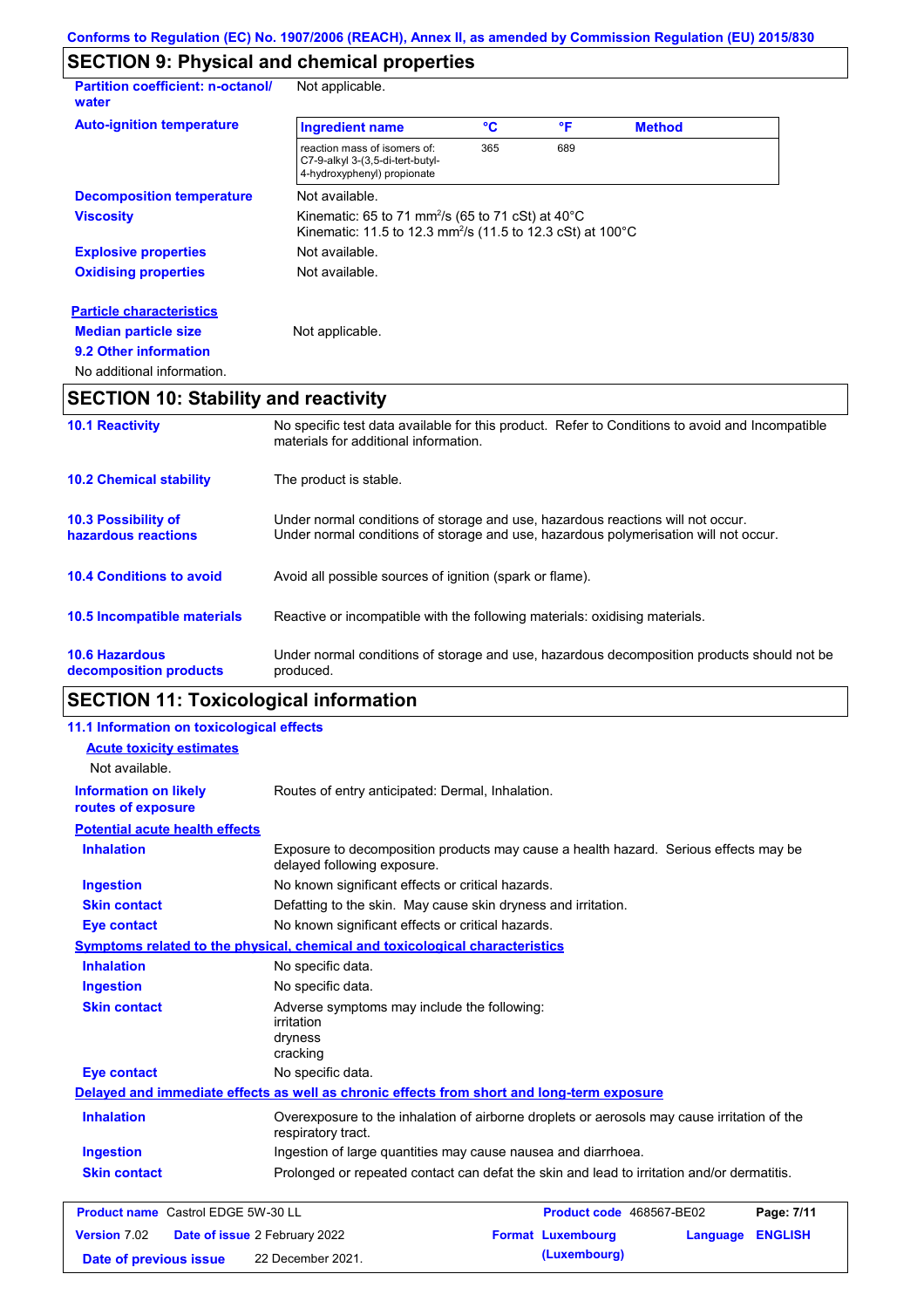# **SECTION 11: Toxicological information**

| <b>Eye contact</b>                      | Potential risk of transient stinging or redness if accidental eye contact occurs.                                                                                                                                                                                                                                                                                                                        |
|-----------------------------------------|----------------------------------------------------------------------------------------------------------------------------------------------------------------------------------------------------------------------------------------------------------------------------------------------------------------------------------------------------------------------------------------------------------|
| <b>Potential chronic health effects</b> |                                                                                                                                                                                                                                                                                                                                                                                                          |
| <b>General</b>                          | USED ENGINE OILS<br>Combustion products resulting from the operation of internal combustion engines contaminate<br>engine oils during use. Used engine oil may contain hazardous components which have the<br>potential to cause skin cancer. Frequent or prolonged contact with all types and makes of used<br>engine oil must therefore be avoided and a high standard of personal hygiene maintained. |
| <b>Carcinogenicity</b>                  | No known significant effects or critical hazards.                                                                                                                                                                                                                                                                                                                                                        |
| <b>Mutagenicity</b>                     | No known significant effects or critical hazards.                                                                                                                                                                                                                                                                                                                                                        |
| <b>Developmental effects</b>            | No known significant effects or critical hazards.                                                                                                                                                                                                                                                                                                                                                        |
| <b>Fertility effects</b>                | No known significant effects or critical hazards.                                                                                                                                                                                                                                                                                                                                                        |

# **SECTION 12: Ecological information**

**12.1 Toxicity Environmental hazards** Not classified as dangerous

# **12.2 Persistence and degradability**

Expected to be biodegradable.

### **12.3 Bioaccumulative potential**

This product is not expected to bioaccumulate through food chains in the environment.

| <b>12.4 Mobility in soil</b>                                  |                                                                      |
|---------------------------------------------------------------|----------------------------------------------------------------------|
| <b>Soil/water partition</b><br>coefficient (K <sub>oc</sub> ) | Not available.                                                       |
| <b>Mobility</b>                                               | Spillages may penetrate the soil causing ground water contamination. |

### **12.5 Results of PBT and vPvB assessment**

Product does not meet the criteria for PBT or vPvB according to Regulation (EC) No. 1907/2006, Annex XIII.

#### **12.6 Other adverse effects**

Spills may form a film on water surfaces causing physical damage to organisms. Oxygen transfer could also be impaired. **Other ecological information**

## **SECTION 13: Disposal considerations**

| <b>13.1 Waste treatment methods</b> |                                                                                                                                                                      |
|-------------------------------------|----------------------------------------------------------------------------------------------------------------------------------------------------------------------|
| <b>Product</b>                      |                                                                                                                                                                      |
| <b>Methods of disposal</b>          | Where possible, arrange for product to be recycled. Dispose of via an authorised person/<br>licensed waste disposal contractor in accordance with local regulations. |
| <b>Hazardous waste</b>              | Yes.                                                                                                                                                                 |
| European waste catalogue (EWC)      |                                                                                                                                                                      |

| <b>Waste code</b> | <b>Waste designation</b>                                        |
|-------------------|-----------------------------------------------------------------|
| $130205*$         | mineral-based non-chlorinated engine, gear and lubricating oils |

However, deviation from the intended use and/or the presence of any potential contaminants may require an alternative waste disposal code to be assigned by the end user.

| <b>Packaging</b>           |                                                                                                                                                                                                                                         |
|----------------------------|-----------------------------------------------------------------------------------------------------------------------------------------------------------------------------------------------------------------------------------------|
| <b>Methods of disposal</b> | Where possible, arrange for product to be recycled. Dispose of via an authorised person/<br>licensed waste disposal contractor in accordance with local regulations.                                                                    |
| <b>Special precautions</b> | This material and its container must be disposed of in a safe way. Empty containers or liners<br>may retain some product residues. Avoid dispersal of spilt material and runoff and contact with<br>soil, waterways, drains and sewers. |
| <b>References</b>          | Commission 2014/955/EU<br>Directive 2008/98/EC                                                                                                                                                                                          |

| <b>Product name</b> Castrol EDGE 5W-30 LL |  | <b>Product code</b> 468567-BE02      |  | Page: 8/11               |                         |  |
|-------------------------------------------|--|--------------------------------------|--|--------------------------|-------------------------|--|
| <b>Version 7.02</b>                       |  | <b>Date of issue 2 February 2022</b> |  | <b>Format Luxembourg</b> | <b>Language ENGLISH</b> |  |
| Date of previous issue                    |  | 22 December 2021.                    |  | (Luxembourg)             |                         |  |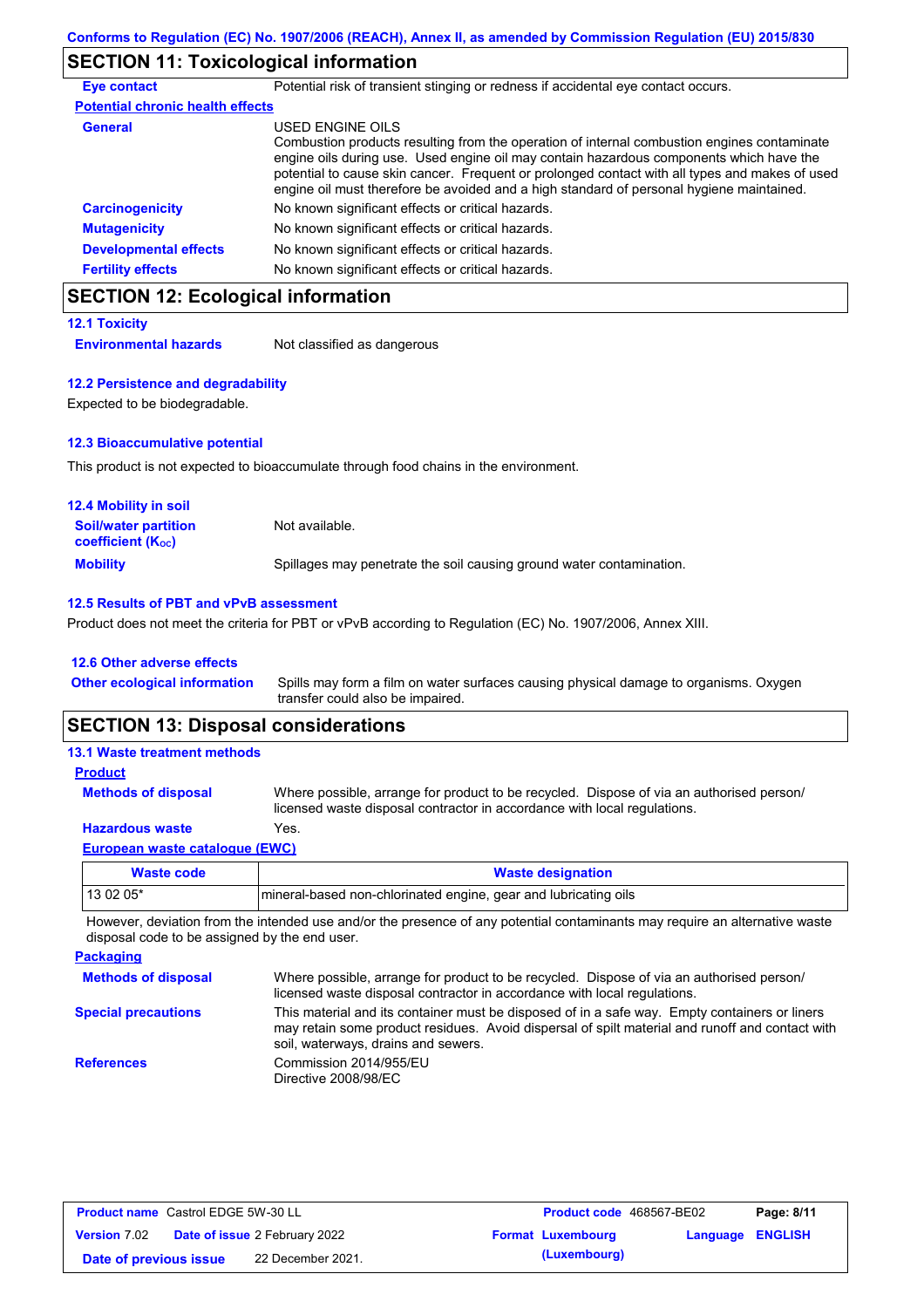#### - - - - - - - - - Not regulated. Not regulated. Not regulated. - - - **SECTION 14: Transport information ADR/RID IMDG IATA 14.1 UN number 14.2 UN proper shipping name 14.3 Transport hazard class(es) 14.4 Packing group ADN Additional information 14.5 Environmental hazards** No. 1980 | No. 1980 | No. 1980 | No. 1980 | No. 1980 | No. 1980 | No. 1980 | No. 1980 | No. 1980 | No. 1980 | Not regulated. - -<br>No. - -

**14.6 Special precautions for user** Not available.

#### **14.7 Transport in bulk according to IMO instruments**

Not available.

**Version** 7.02

### **SECTION 15: Regulatory information**

**Other regulations REACH Status** The company, as identified in Section 1, sells this product in the EU in compliance with the current requirements of REACH. **15.1 Safety, health and environmental regulations/legislation specific for the substance or mixture EU Regulation (EC) No. 1907/2006 (REACH) Annex XIV - List of substances subject to authorisation Substances of very high concern** None of the components are listed. At least one component is not listed. At least one component is not listed. At least one component is not listed. At least one component is not listed. At least one component is not listed. All components are listed or exempted. At least one component is not listed. **United States inventory (TSCA 8b) Australia inventory (AIIC) Canada inventory China inventory (IECSC) Japan inventory (CSCL) Korea inventory (KECI) Philippines inventory (PICCS) Taiwan Chemical Substances Inventory (TCSI) All components are listed or exempted. Ozone depleting substances (1005/2009/EU)** Not listed. **Prior Informed Consent (PIC) (649/2012/EU)** None of the components are listed. **Annex XIV EU Regulation (EC) No. 1907/2006 (REACH) Annex XVII - Restrictions on the manufacture, placing on the market and use of certain dangerous substances, mixtures and articles** Not applicable. **Product name** Castrol EDGE 5W-30 LL **Product code** 468567-BE02 **Page: 9/11** 

**Date of issue** 2 February 2022 **Format Luxembourg Language ENGLISH Date of previous issue (Luxembourg)** 22 December 2021.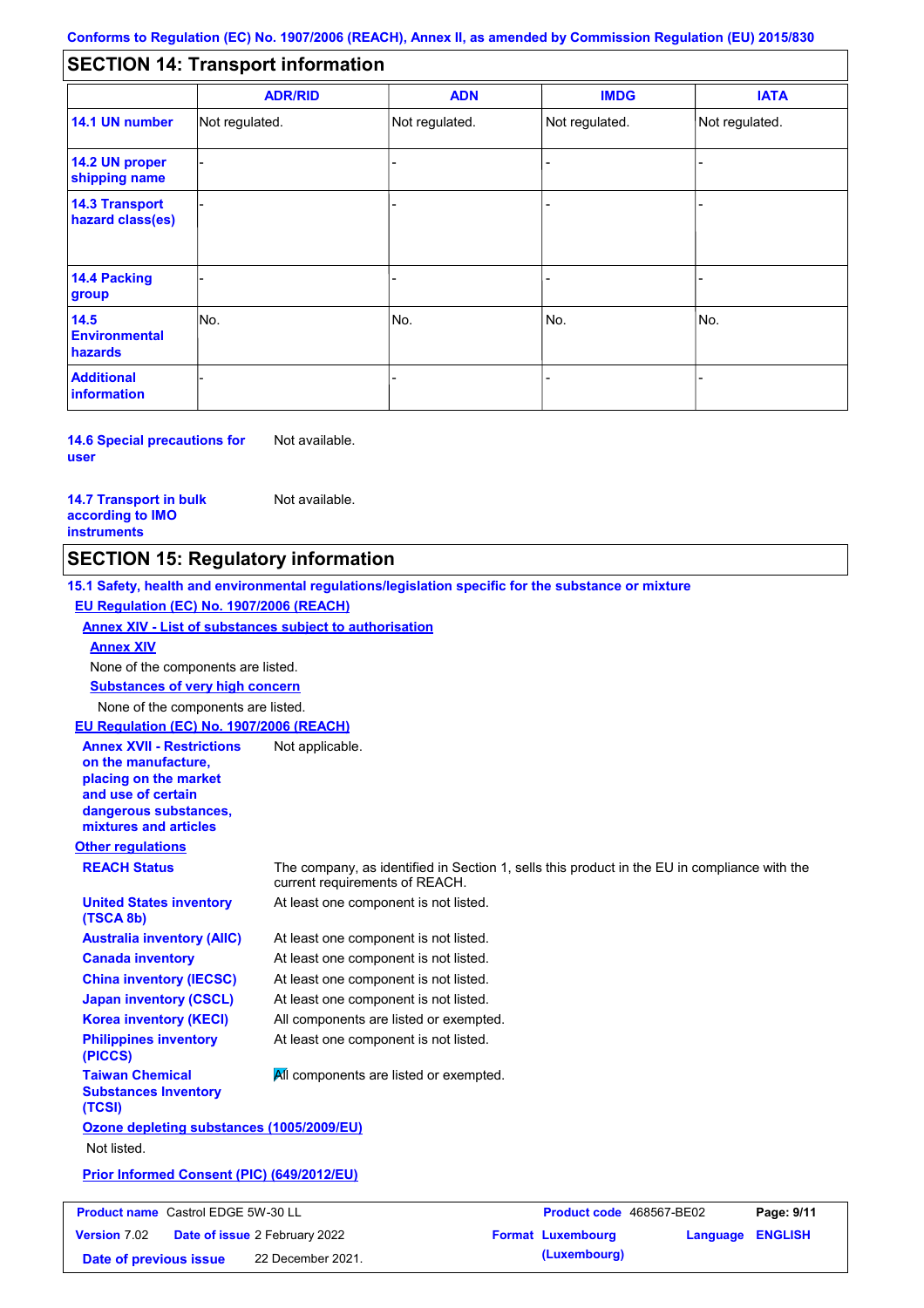# **SECTION 15: Regulatory information**

Not listed.

**Persistent Organic Pollutants** Not listed.

### **EU - Water framework directive - Priority substances**

None of the components are listed.

### **Seveso Directive**

This product is not controlled under the Seveso Directive.

| <b>15.2 Chemical safety</b> | A Chemical Safety Assessment has been carried out for one or more of the substances within  |
|-----------------------------|---------------------------------------------------------------------------------------------|
| assessment                  | this mixture. A Chemical Safety Assessment has not been carried out for the mixture itself. |

# **SECTION 16: Other information**

| <b>Abbreviations and acronyms</b> | ADN = European Provisions concerning the International Carriage of Dangerous Goods by<br>Inland Waterway |
|-----------------------------------|----------------------------------------------------------------------------------------------------------|
|                                   | ADR = The European Agreement concerning the International Carriage of Dangerous Goods by                 |
|                                   | Road                                                                                                     |
|                                   | $ATE =$ Acute Toxicity Estimate<br>BCF = Bioconcentration Factor                                         |
|                                   | CAS = Chemical Abstracts Service                                                                         |
|                                   | CLP = Classification, Labelling and Packaging Regulation [Regulation (EC) No. 1272/2008]                 |
|                                   | CSA = Chemical Safety Assessment                                                                         |
|                                   | CSR = Chemical Safety Report                                                                             |
|                                   | DMEL = Derived Minimal Effect Level                                                                      |
|                                   | DNEL = Derived No Effect Level                                                                           |
|                                   | EINECS = European Inventory of Existing Commercial chemical Substances                                   |
|                                   | ES = Exposure Scenario                                                                                   |
|                                   | EUH statement = CLP-specific Hazard statement                                                            |
|                                   | EWC = European Waste Catalogue                                                                           |
|                                   | GHS = Globally Harmonized System of Classification and Labelling of Chemicals                            |
|                                   | IATA = International Air Transport Association                                                           |
|                                   | IBC = Intermediate Bulk Container                                                                        |
|                                   | <b>IMDG</b> = International Maritime Dangerous Goods                                                     |
|                                   | LogPow = logarithm of the octanol/water partition coefficient                                            |
|                                   | MARPOL = International Convention for the Prevention of Pollution From Ships, 1973 as                    |
|                                   | modified by the Protocol of 1978. ("Marpol" = marine pollution)                                          |
|                                   | OECD = Organisation for Economic Co-operation and Development                                            |
|                                   | PBT = Persistent, Bioaccumulative and Toxic                                                              |
|                                   | <b>PNEC</b> = Predicted No Effect Concentration                                                          |
|                                   | REACH = Registration, Evaluation, Authorisation and Restriction of Chemicals Regulation                  |
|                                   | [Regulation (EC) No. 1907/2006]                                                                          |
|                                   | RID = The Regulations concerning the International Carriage of Dangerous Goods by Rail                   |
|                                   | RRN = REACH Registration Number<br>SADT = Self-Accelerating Decomposition Temperature                    |
|                                   | SVHC = Substances of Very High Concern                                                                   |
|                                   | STOT-RE = Specific Target Organ Toxicity - Repeated Exposure                                             |
|                                   | STOT-SE = Specific Target Organ Toxicity - Single Exposure                                               |
|                                   | $TWA = Time weighted average$                                                                            |
|                                   | UN = United Nations                                                                                      |
|                                   | $UVCB = Complex\;hydrocarbon\; substance$                                                                |
|                                   | VOC = Volatile Organic Compound                                                                          |
|                                   | vPvB = Very Persistent and Very Bioaccumulative                                                          |
|                                   | Varies = may contain one or more of the following $64741-88-4$ / RRN 01-2119488706-23,                   |
|                                   | 64741-89-5 / RRN 01-2119487067-30, 64741-95-3 / RRN 01-2119487081-40, 64741-96-4/ RRN                    |
|                                   | 01-2119483621-38, 64742-01-4 / RRN 01-2119488707-21, 64742-44-5 / RRN                                    |
|                                   | 01-2119985177-24, 64742-45-6, 64742-52-5 / RRN 01-2119467170-45, 64742-53-6 / RRN                        |
|                                   | 01-2119480375-34, 64742-54-7 / RRN 01-2119484627-25, 64742-55-8 / RRN                                    |
|                                   | 01-2119487077-29, 64742-56-9 / RRN 01-2119480132-48, 64742-57-0 / RRN                                    |
|                                   | 01-2119489287-22, 64742-58-1, 64742-62-7 / RRN 01-2119480472-38, 64742-63-8,                             |
|                                   | 64742-65-0 / RRN 01-2119471299-27, 64742-70-7 / RRN 01-2119487080-42, 72623-85-9 /                       |
|                                   | RRN 01-2119555262-43, 72623-86-0 / RRN 01-2119474878-16, 72623-87-1 / RRN<br>01-2119474889-13            |
|                                   |                                                                                                          |

### **Procedure used to derive the classification according to Regulation (EC) No. 1272/2008 [CLP/GHS]**

| <b>Classification</b><br>. | <b>Justification</b> |
|----------------------------|----------------------|
| Not classified.            |                      |

| <b>Product name</b> Castrol EDGE 5W-30 LL |  | <b>Product code</b> 468567-BE02                   |  | Page: 10/11              |                         |  |
|-------------------------------------------|--|---------------------------------------------------|--|--------------------------|-------------------------|--|
|                                           |  | <b>Version 7.02 Date of issue 2 February 2022</b> |  | <b>Format Luxembourg</b> | <b>Language ENGLISH</b> |  |
| Date of previous issue                    |  | 22 December 2021.                                 |  | (Luxembourg)             |                         |  |